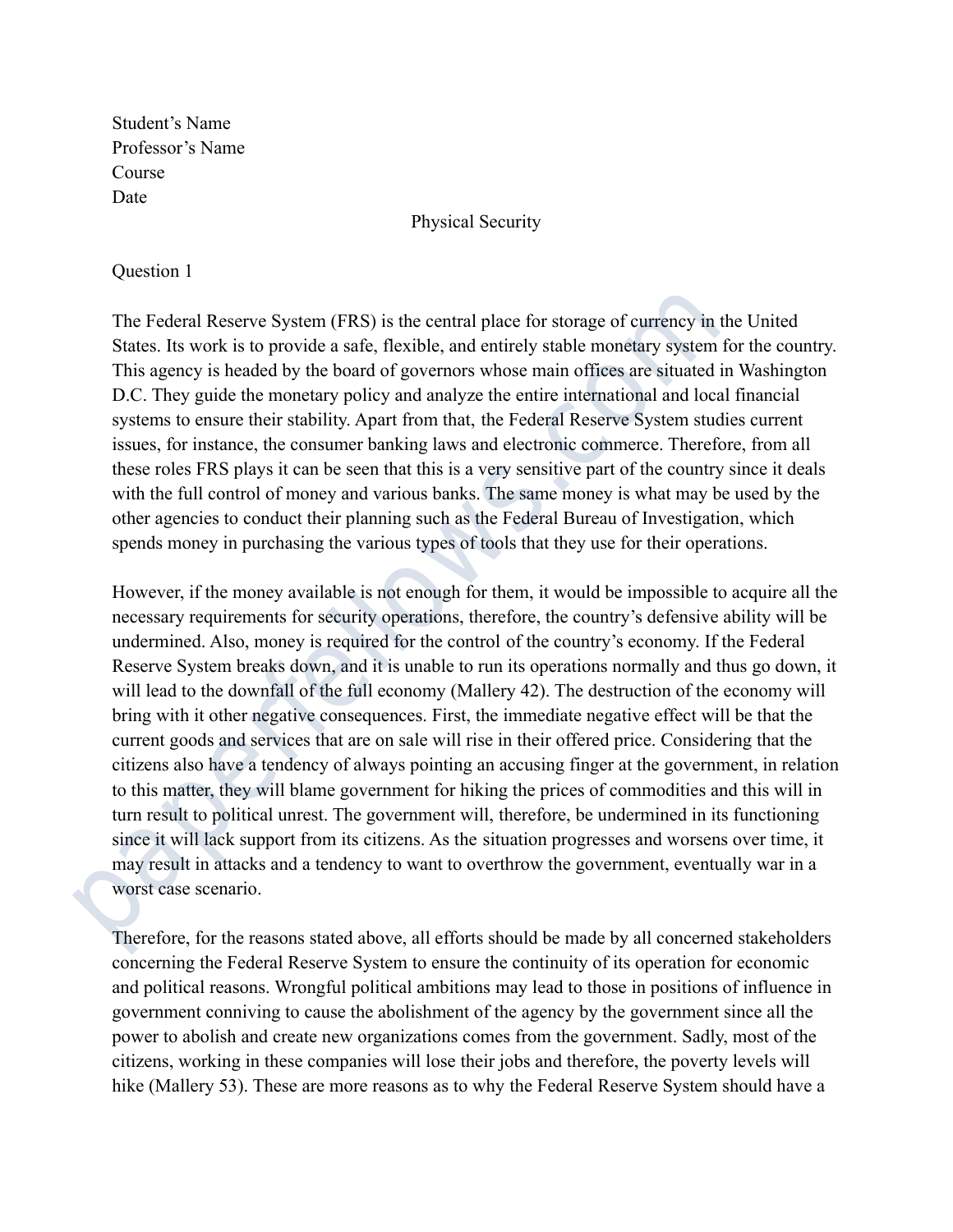complex system to ensure continuity of its operations to ensure that the citizens retain their jobs and that the government is also stable to execute all its programs on time and without interruptions.

In connection to this, backup of the systems of the Federal Reserve is paramount. Backup of all the data in its servers is critical considering that a lack of such a strategy in place may lead to permanent damage in case of a catastrophe at its headquarters. If a backup is not done and there is a disaster in the nation, not to mention that the nature of disasters is that they are unpredictable, there may be significant losses on every individual in the country. Lack of having this backup plan may lead to loss of crucial material and all of the data which is stored in the system. As emphasized by Palley, a nationwide catastrophe will result in a complete loss of all equipment and computers including data servers (Palley 65). This information, if lost becomes quite hard to recover. Considering that the stored information is in the headquarters, means that it contains very critical and sensitive information about most of the banks in the USA. The raw data loss will lead to ruining the system. Apart from that, the information which would be lost must have been created over an extended period, spanning over several years if not centuries, therefore, it will not be possible to recover it in a few months. This will require the organization to start themselves as a new company and entity (Palley 72). Therefore, the presence of the backup will allow the continuity of the team even after a total catastrophe occurs and avoid a starting from scratch. is a disaster in the nation, not to mention that the nature of disasters is that they are unpredictable, there may be significant loses on every individual in the country. This backup plan may lead to loss of crucial mate

# Question 2

The Federal Reserve System apart from the threat of closing down due to lack of a backup is also faced with several other potentially threatening scenarios that require being addressed. The nature and type of threat and the extent of the damage they can cause vary widely from one situation to another. However, the aim is to have absolute safety from any potential damage or loss as this system has been seen to be a sensitive part of the USA government and country at large.

Apart from the lack of a backup plan by the Federal Reserve headquarters, one other instance that could lead to the shutdown of the agency would be a fire. In case a fire occurred it would cause the burning down of important equipment and files resulting in the system becoming defunct, in an extreme case the fire may burn down the whole system causing irreparable damage and eventual shut down of the system. Also, a bomb explosion could lead to its shut down. The bomb could result in damage to the infrastructure and all the equipment in the agency. Therefore the bomb will give rise to a large volume destruction of information. When fire either from lightings such as burning gasoline, electrical faults or bombs burns anything, it leads to complete loss of the item and may not be recovered afterward. Also, another scenario that may lead to the closure and shut down of the Federal Reserve is when the Congress board makes the decision to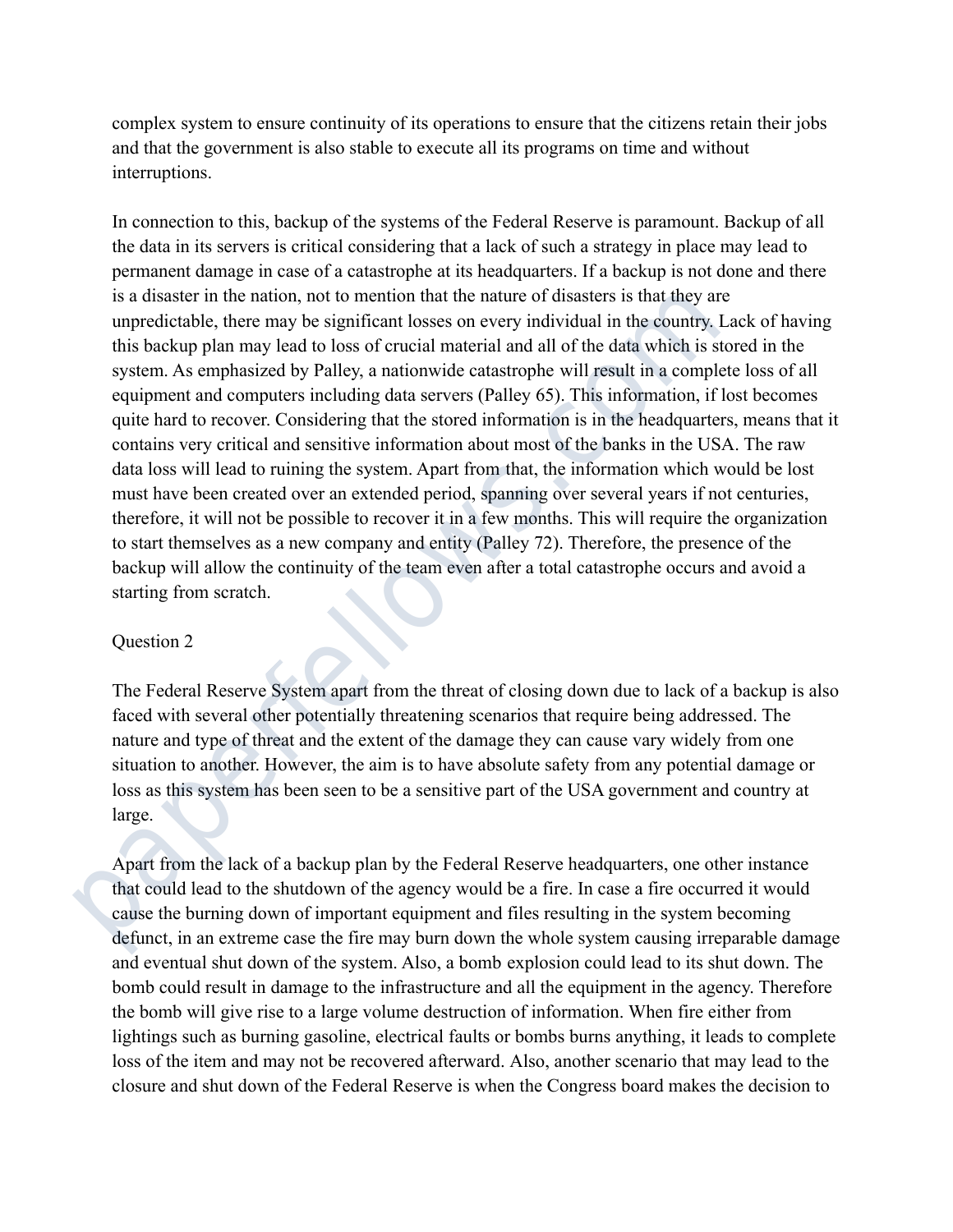make the operation of the central bank come to an end (Griffith and James 67). Earlier, they had the power to form the Federal Reserve by the Federal Reserve Act which was formed in December 1913 as a counter response to the economic panic which was held in the USA in the year 1907. As they had the power to come up with this agency, they also have the authority to abolish the office and come up with a new organization or a better plan to control the economy of the USA. This may be a dangerous and risky method to use since it may lead to the complete loss or downfall of the USA economy during that period of transfer and therefore, this will be a rarely undertaken step in shutting down the Federal agencies.

Therefore, when any fire occurs, it should be countered by trying to stop it and calling the firefighting personnel. If the fire cannot be countered, some of the necessarily reachable materials should be evacuated to prevent a total loss of the information (Palley 98). Also, all the working personnel should be evacuated once the fire is detected to ensure their safety. Also in the USA, there is a significant threat of hurricanes. Controlling hurricanes are almost impossible since these are natural events. Similarly, earthquakes also come in naturally. If these natural weather changes of earth disturbances occur, they may result in the collapse of the agency buildings. If a violent earthquake occurs making the buildings housing the agency collapse, there will be massive destruction of the technology containing the information in the computers and the network systems in the building. Eventually, the agency may be closed. Measures need to be made safeguard against such eventualities.

# Question 3

The above mentioned potential disastrous situations are mostly hard to control or avoid. Disasters brought by fire, hurricanes or earthquakes may be almost due to no human action. However, the matter of bombs is a different ball game. However, this is not to say that a bomb explosion is controllable, a matter of fact is that it may at times not be controllable. Over recent decades, there has been seen to be an upward trend of the constant threat of massive truck bombs by terrorists. The terrorists have been known to go as far as committing suicide in their process of setting off their bombs in what has come to be referred to as suicide bombing, which also cannot be stopped (Spellman and Frank 121). The enemies may go as far as they can just to see the Americans suffer. Although a massive truck bombing has never occurred or there may be no intelligence indicating that such an attack is imminent, there is still need for the government to take caution. Therefore the government should take a complete measure to ensure that they keep a close watch on the terrorists. They should make sure that all their agencies are properly guarded against terrorist attacks. Functioning systems which have a high accuracy in the detection of the presence of any bomb or explosive material should be put into place. Also, the government should do its part to avoid war with other countries at all costs and promote peaceful correlation. Some of the attacks are from other nations not only the terrorists. Therefore, the rarely undertaken step in shutting down the Federal agencies.<br>
Therefore, when any fire occurs, it should be countered by trying to stop it and cal<br>
firefighting personnel. If the fire cannot be countered, some of the nece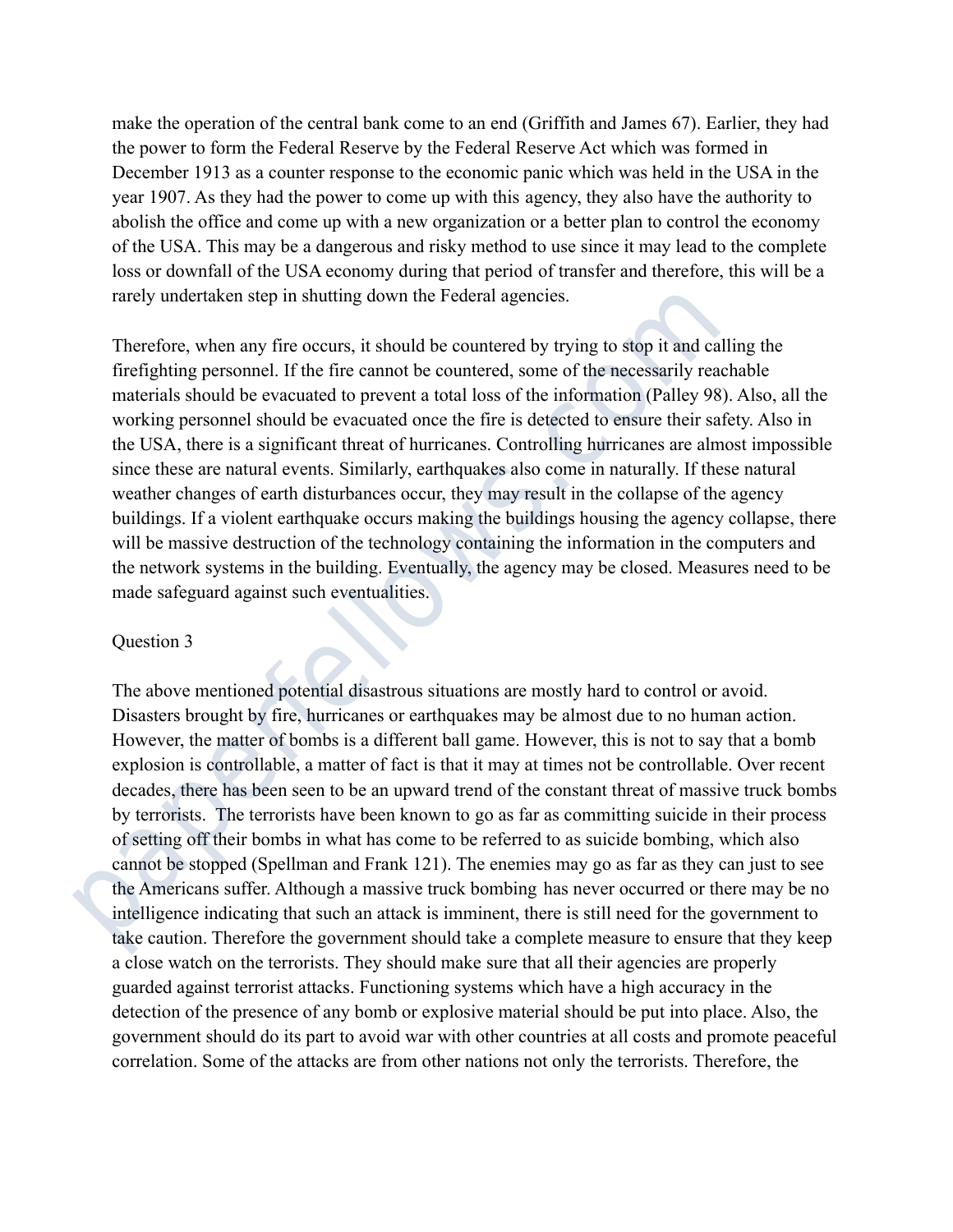government should hold up peace conferences with other nations which they are at war with (Palley 89).

As far as peace is concerned, the government should try to discuss ways in which they can work together to fight terrorism and its effects in different parts of the country. On top of the list among the various agenda of their meetings, they should have access to the Federal offices be for personnel only. Any other person who is not a worker in the federal agencies should not be allowed into their buildings. This is to ensure that the terrorists and other enemies, that may try to cause harm, do not have the chance to take a look at the interior layout of the agency and be able to pinpoint the weak areas of the agency. The premises of the Federal agencies should be kept a secret, and no one else should be able to know the strategic positioning of the body. There should be maximum security at the entrance of the agency to ensure that there is a thorough check up on all the goods and the motorcycles and any form of vehicle that enters the office to be certain that there is no presence of any explosives. Also, the federal agencies should ensure that they have backup offices and they back up their data in different secretive places which are not known by the citizens or by the enemies. This should act as security just in case the federal agencies are attacked (Mallery and Mary 87). All the information that will be damaged and destroyed will be present at the backup places and therefore the program will continue to run safely and frequently and will ensure that there is no interruption since it is one of the most delicate processes. In connection with the same, they should work together with the so-called enemies to fight terrorism. The government should also try to talk with the citizens so that they can also be able to know the people they are living together with and ensure that they are not people who could cause harm to the nation. These are among the many methods that the government should work on to ensure that they are at peace with everyone else to prevent such attacks even though they may have never occurred or there is no such intelligence showing potential attacks being planned. Better safe than sorry should be the policy as far as massive truck bombings are concerned. allowed into their buildings. This is to ensure that the terrorists and other enemies,<br>to cause harm, do not have the chance to take a look at the interior layout of the age<br>able to pinpoint the weak areas of the agency. T

### Question 4

When the Federal Reserve is put off commission, a couple of strategies will be required. Strategies need to be made to ensure the continuation of operations to help in putting back the economy where it was and ensuring that there is no complete downfall of the economy whether the agency is available or not. This will help even to make sure that the security of the workers and the citizens is not at all put at stake. One possible way is by ensuring that the workers work at different places and agencies. However, in case there is need to relocate the workers, various factors should be considered such as; where will the workers be transferred to? Should it be near their homes or should their property be moved to a nearer place? As for the workers who were already present and old at the agencies, will they be able to get their retirement benefits still or will they be forced to drop the issues about their benefits? Will the transfers be fair or will it lead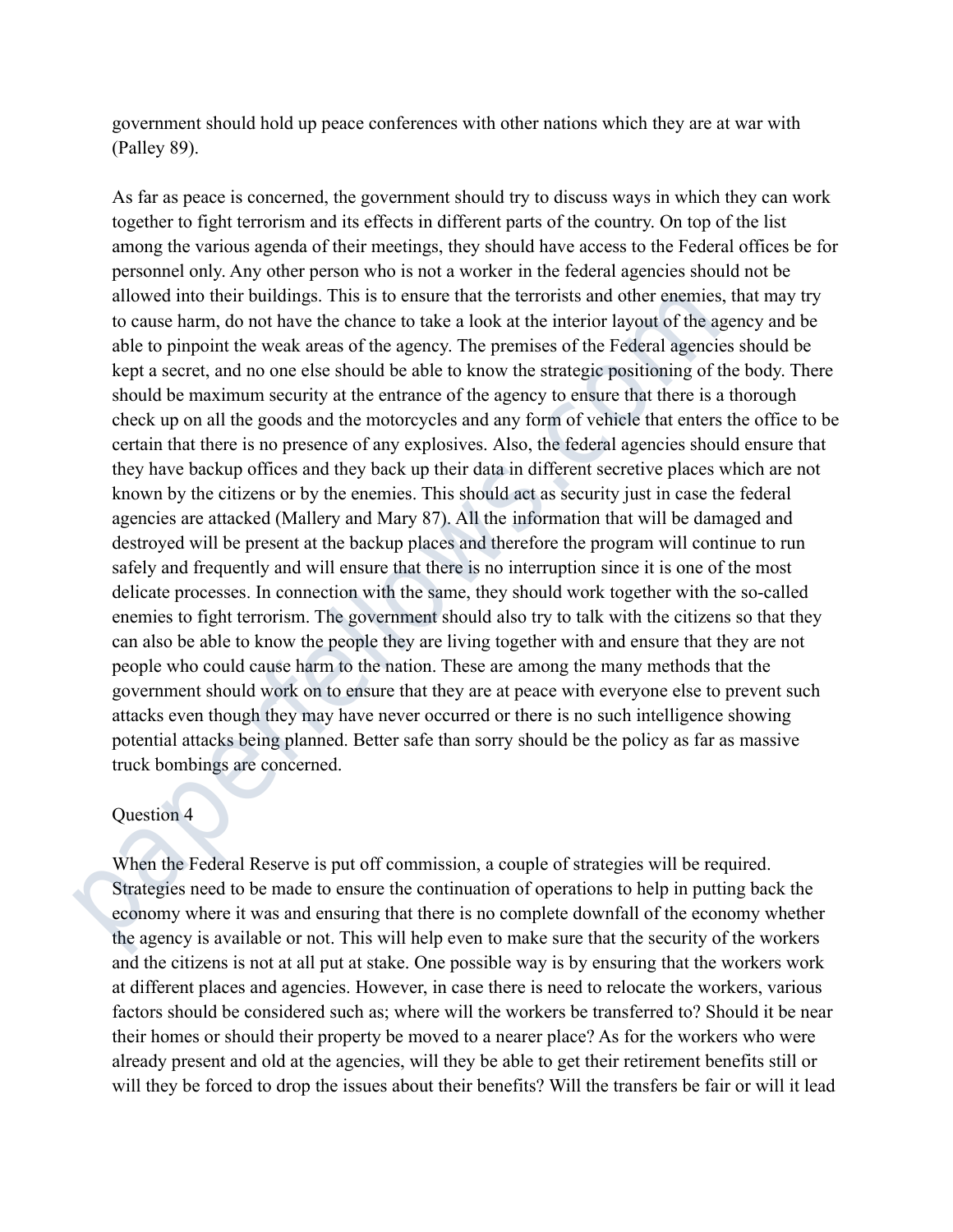to fights and acts of revenge among the Commission (Prokop 59)? Who will be employed to undertake the specified work of relocation and attending on the issue of retiring? Will the retirees' ages of retirement be increased or will they be allowed to withdraw safely as other new recruits are offered their jobs? These are some of the planning issues that will be addressed and put into focus for the betterment of the agencies and its workers and the economy as a whole. A critical point of concern is first the location to move the headquarters of the Federal agencies. These headquarters should be moved to an unspecified place. It should be transferred to a safer and bigger place to allow its expansion. The place should also be readily available to the various governmental entities which will also be employed in place to keep watch at the Reserve. It should mainly comprise of only the most trusted. Any form of corruption should be counteracted and not allowed in the Federal. Any violation of this stipulation should be dealt with heavily by the victim being fired from their offices and dismissed. Therefore, they should be locked up in prison for many years such that during their release, they will never even think of performing any act of corruption ever again.

On relocating the agencies, the physical conditions should be made to ensure that the previous agency works as good as the current office. There should be no squeeze up of the employees. Each employee requires enough space and air to carry out such a crucial assignment without any interruption. There should be an assurance to safety also so that the workers are not in distress (Spellman and Frank 98). The conditions of employees are highly addressed since they are the ones that will determine the nature of the currency that will be produced. They should be in a quiet place, and everyone should be able to concentrate on his or her. The workers should be encouraged to enquire from the other. It is well known that two heads are better than one. In the case of an attack, the office of the national treasury should be moved from its current position to another position. This will make the enemies and terrorists have a hard time in making their follow up attacks the agencies. With each move that the enemies will try to make, the financial institution will be transferred to another place and therefore the destructive plan will not be executed. This will be a major way to stop the random attacks that always happen at a single location. Some places are always prone to insecurity. These are among the many areas that should be avoided to ensure that there is continuity of the money culture and that the economy will always be way above the other countries. Though there will be a random movement to different places, it should be ensured that the Treasury office maintains its leadership roles. There should be no interference with the movement in such a way that the bank office functions will be undermined. The movement should be slow and take enough time to avoid forgetting of any necessary resources or documents in different rooms. This may even cause a loss of crucial documents which cannot be retrieved anytime soon by the experts who are very well known in retrieving paramount lost documents. Once documents are left out, they cannot be retrieved from any form of computer network mostly if the left out forms were in the form of printed documents. and bigger place to allow its expansion. The place should also be readily available<br>governmental entities which vill also be employed in place to keep wath at the R should manily comprise of only the most trusted. Any form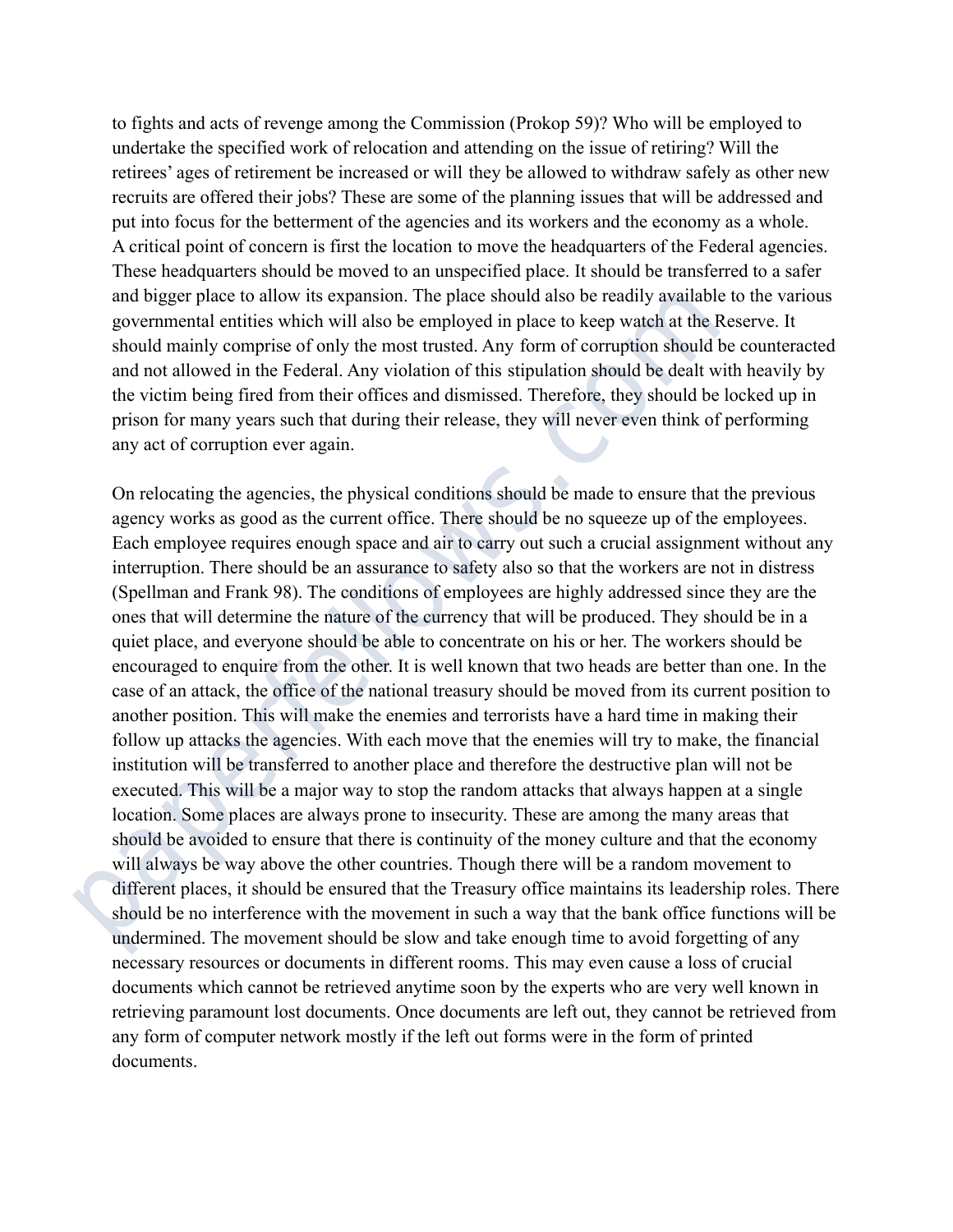After a full relocation of the headquarters finally, there is a check on where the different people should be located. In such a setting, the basis should be on the level of seniority as dictated in the employee database in the Federal System. First to be considered are the senior employees. Most of the senior employees are quite old, and their eviction or transfer will cause great distress to them and their working ability. Also, the senior workers have a lot to attend therefore their dispersion from the headquarters will be a little confusing. Therefore, the older and senior workers should be allowed to remain and be relocated in the same building since they are already adapted to the structure, and therefore their process would be handled quite differently. On the other hand, the less senior and younger workers in the agency should be relocated to other buildings. It is quite evident that the younger workers are faster-moving employees. They have fewer documents to transfer from their relocation place. Also, they work out their stuff faster than the older people. They should be set up at different branches to ensure that the perfect work that is continuing in the main building is transferred to the other branches also. These younger workers could even be set up to take higher ranking positions even as managers in their departments since they have acquired experience and important sills from the senior employees in the central headquarters (Spellman and Frank 116). When the building is being repaired, it will be quite comfortable to be moved to the United States Treasury office. Here they will even gain a different experience on how the work of Treasury keeps moving on. This is a place where they are well related and conversant with. They should be able to help out even a couple of activities in the offices as they wait for the completion of repairs in their offices. Also, this will be a central place for them to govern the whole of the United States of America. This is among the most respected agencies, and therefore they will gain more by working at this place. Their leadership roles will not be undermined since they will have moved to a location that suits their rank in the nation. adapted to the structure, and therefore their process would be handled quite differe<br>other hand, the less senior and younger workers in the agency should be relocated<br>buildings. It is quite civident that the younger worker

A point of concern and to be noted is that since there will be an increased population in the agency, there will, therefore, be more cars in the parking lot. The parking will need to be expanded and put into a sizeable size for all the cars to fit in. this is the reason why a large agency is always required to ensure that there is always room for expansion. This will be a temporary expansion of the people from the different organizations move back to their respective places after the repairs are completely done. If the finance agency does not have enough space for the cars to fit well, some other methods could be used. One of these methods is that they should try to minimize the number of vehicles which are present in the car park. This will ensure that the numbers of cars, which reach the parking lot, are minimal. Some other methods such as a combined transport should be put into place. The transport of the workers should be combined. The company should, in that case, buy cars which will be able to pick the workers from their different locations and maybe even return them home after the day's work. This will even save on the cost of fuel for the nation as a whole. It even serves as a way to minimize environmental pollution. Therefore, a smaller parking will be required for instance if it was to park 14 cars, all of the 14 workers will be carried along in one minibus, and therefore the space required will be